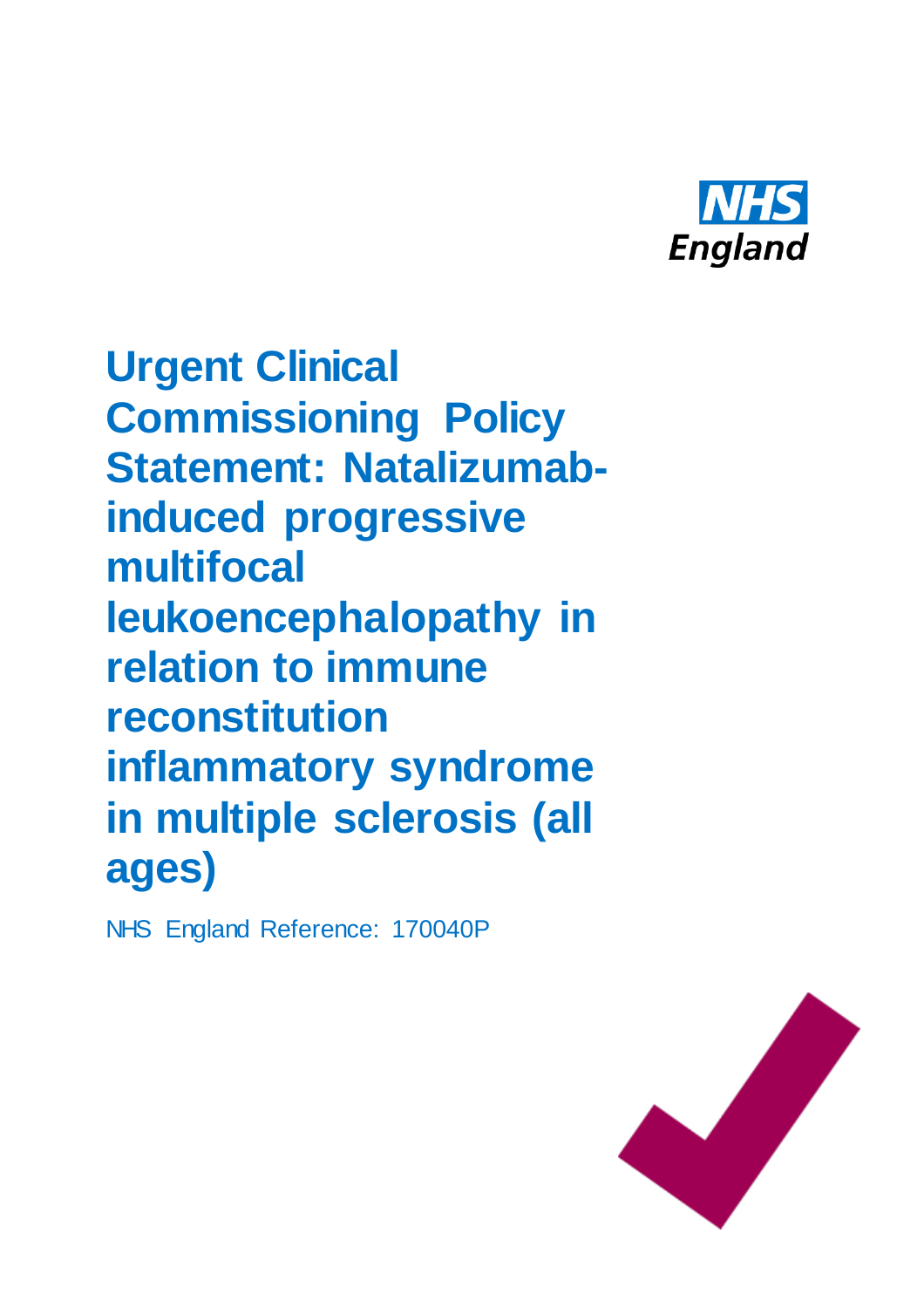# **1 Equality statement**

Promoting equality and addressing health inequalities are at the heart of NHS England's values. Throughout the development of this policy statement, we have:

- given due regard to the need to eliminate discrimination, harassment and victimisation, to advance equality of opportunity, and to foster good relations between people who share a relevant protected characteristic (as cited under the Equality Act 2010) and those who do not share it; and
- given regard to the need to reduce inequalities between patients in access to, and outcomes from healthcare services and to ensure services are provided in an integrated way where this might reduce health inequalities.

In the interests of delivering an urgent commissioning position a rapid initial equality impact assessment has been carried out and a full equality health impact assessment will be undertaken when a clinical commissioning policy is published to replace this document.

# **2 Background**

Natalizumab-induced Progressive Multifocal Leukoencephalopathy (PML) in relation to Immune Reconstitution Inflammatory Syndrome (IRIS) in Multiple Sclerosis (MS).

Maraviroc is used in Human Immunodeficiency Virus (HIV) positive patients as an antiretroviral drug. It has been used in a few cases of PML-IRIS MS patients to help with the clearance of John Cunningham (JC) virus.

PML-IRIS in patients with Relapsing Remitting Multiple Sclerosis (RRMS) is a new condition related to JC virus reactivation/infection due to Natalizumab therapy. In 23% of cases the outcome is death. Of the survivors, 80% of patients have moderate or severe neurological impairment, and 20% have mild impairment. There have not been any clinical trials in this area to guide treatment.

Maraviroc is a CCR5 chemokine receptor antagonist that is approved for the treatment of HIV infection. There is limited data with regards to the utility of the drug.

Treatment of PML-IRIS is mainly empirical; as of today, there are no randomized controlled trials (RCTs) to support antiviral or immune-modulating therapy in this condition. Since oedema and inflammation appear on the Magnetic Resonance Imaging (MRI) scans, patients are commonly treated with intravenous and oral steroids.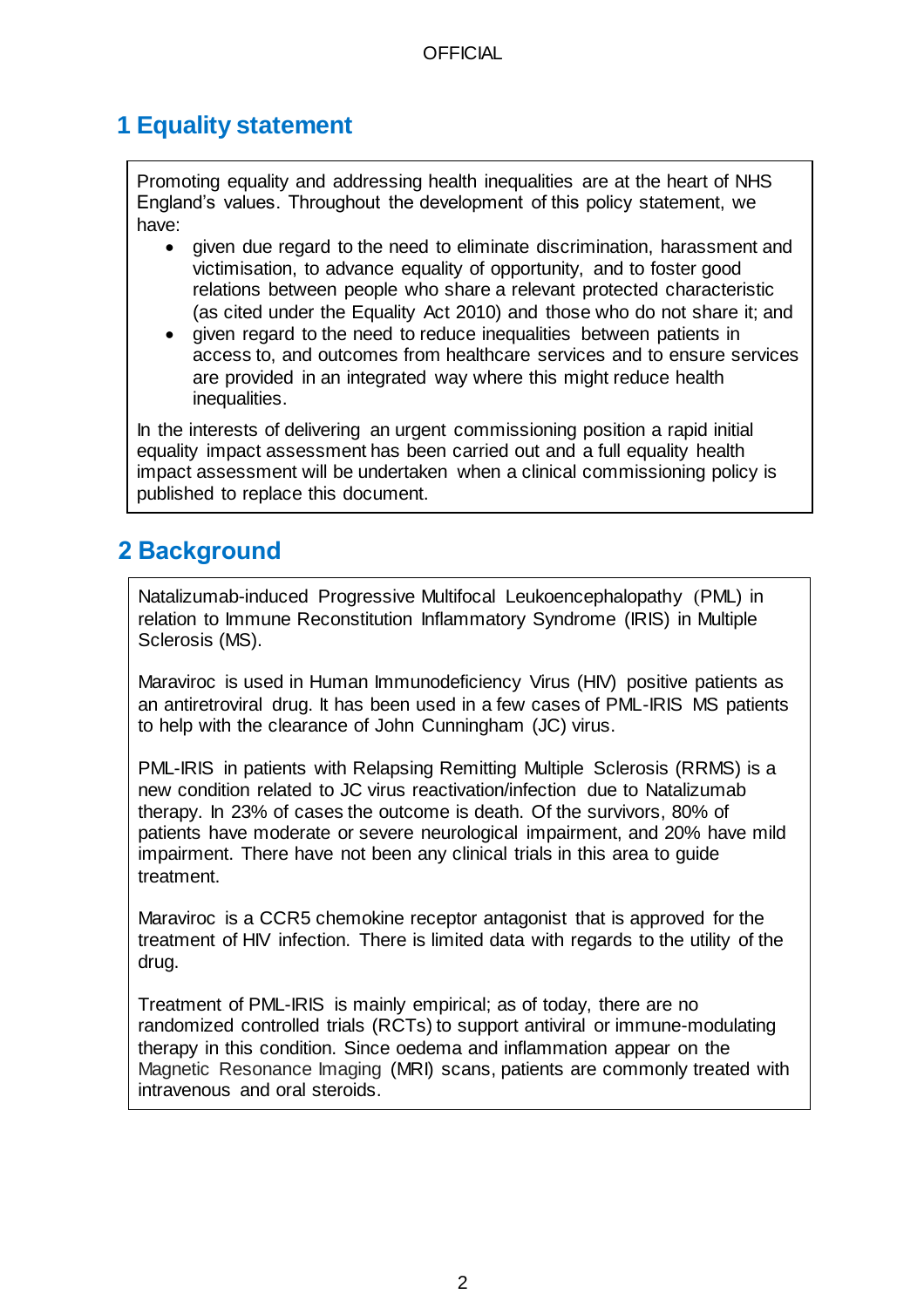### **3 Evidence Summary**

NHS England has considered the evidence submitted as part of the preliminary policy proposal to establish an urgent clinical commissioning policy statement, including the clinical criteria for initiating and discontinuing the intervention. This includes the most clinically impactful publications, identified using a literature search strategy defined by the clinical lead. These publications are summarised below.

**Publication 1** (Hodecker et al 2017)

Case 1: A 34-year-old man with RRMS (an Expanded Disability Status Scale (EDSS) score of 3.5) had been treated with natalizumab for 3 years without previous immunosuppression. Treatment was stopped because of a high JCV antibody index (3.21 in July 2014). At 12 months after diagnosis of PML-IRIS and 6 months after start of maraviroc, the EDSS score was 4.0. PML-IRIS lesions did resolve, and no new MS disease activity was detectable.

Case 2: A 40-year-old man with RRMS, an EDSS score of 0, had received natalizumab treatment for 4 years as a second-line treatment following βinterferons. The patient had been JCV antibody–positive. Treatment with maraviroc was started at a dose of 300 mg twice daily. While the patient remained asymptomatic, JCV DNA in the CSF increased to 330 copies/mL with increased gadolinium enhancement on MRI. 11 months after the initial diagnosis of PML, multiple disseminated contrast-enhancing lesions in the cerebellum were still detectable on MRI, indicating persisting PML-IRIS. No new MS disease activity was noted, and the clinical condition reached pre-PML status.

This study is an observational study without controls and provides limited evidence on the clinical effectiveness of the treatment. Further studies are warranted for evidence-based recommendations on the management of patients with early-identified natalizumab-associated PML.

#### **Publication 2** (Bsteh et al 2017)

This study is a case report of a 55-year-old caucasian HIV-negative man diagnosed with relapsing-remitting MS in 2013 and an Expanded Disability Status Scale (EDSS) score of 2.0 had received 20 infusions of natalizumab over 21 months without a history of prior immunotherapy. John Cunningham–virus (JCV) antibodies were positive at the initiation of treatment (index: 0.4). Natalizumab was then discontinued because of an increase of anti-JCV antibody index (2.6) and switched to fingolimod following a 2-month washout period. Brain MRI performed 2 months before the initiation of fingolimod showed no signs of MS disease activity or progressive multifocal leukoencephalopathy (PML).

The patient was first admitted to hospital 10 days after fingolimod initiation. Oral maraviroc (300 mg twice daily) was initiated 6 days after admission. After 25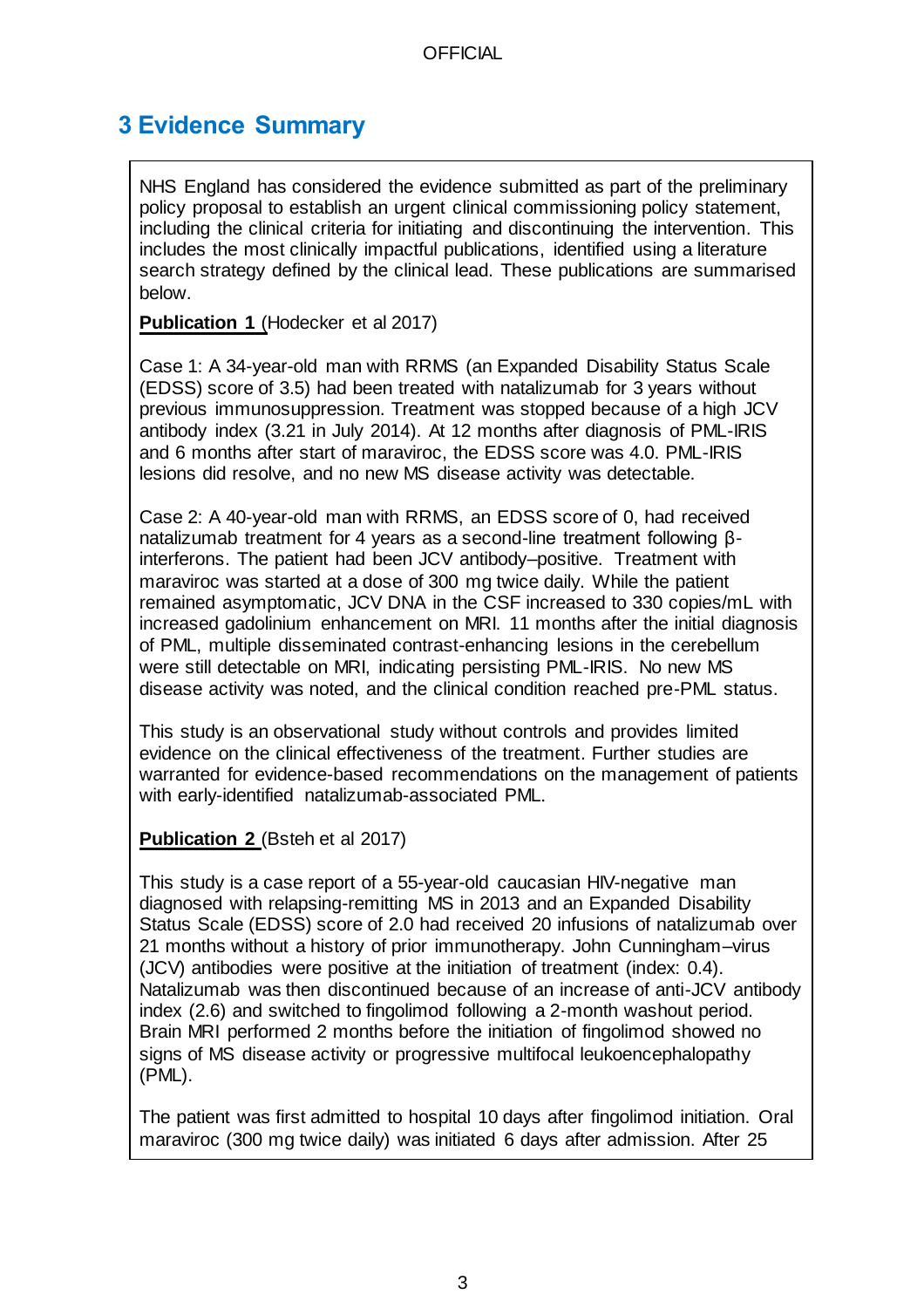weeks of maraviroc treatment, JCV DNA was no longer detectable in the CSF. Maraviroc was continued and well tolerated at a stable dose**.**

This is an observational study reporting a single case which provides limited evidence of clinical effectiveness of maraviroc in the treatment of PML-IRIS in MS.

# **4 Commissioning Position**

Rationale for a clinical commissioning policy statement

The use of Maraviroc to treat Natalizumab-induced PML-IRIS in relation to RRMS currently has an evidence base limited to very small observational studies. This indication and treatment is currently seen as experimental.

#### Clinical commissioning position

Based on limited evidence and the lack of any evidence based clinical support for this drug to be used for this indication, NHS England has concluded that there is not sufficient evidence to support for the routine commissioning of this treatment for the indications listed.

Clinical commissioning policy development plan

It has been assessed that the development of a full policy is not needed at this time as there is currently little evidence into its effectiveness for this indication.

### **5 Mechanism for funding**

Not routinely commissioned.

#### **6 Date of policy statement approval and review**

The policy statement is effective from March 2018.

A clinical commissioning policy is not planned to be developed at this stage. If a clinician, supported by peers, seeks a reappraisal by the Specialised Services Clinical Panel then a new Preliminary Policy Proposition should be submitted. For guidance email england.specialisedcommissioning@nhs.net.